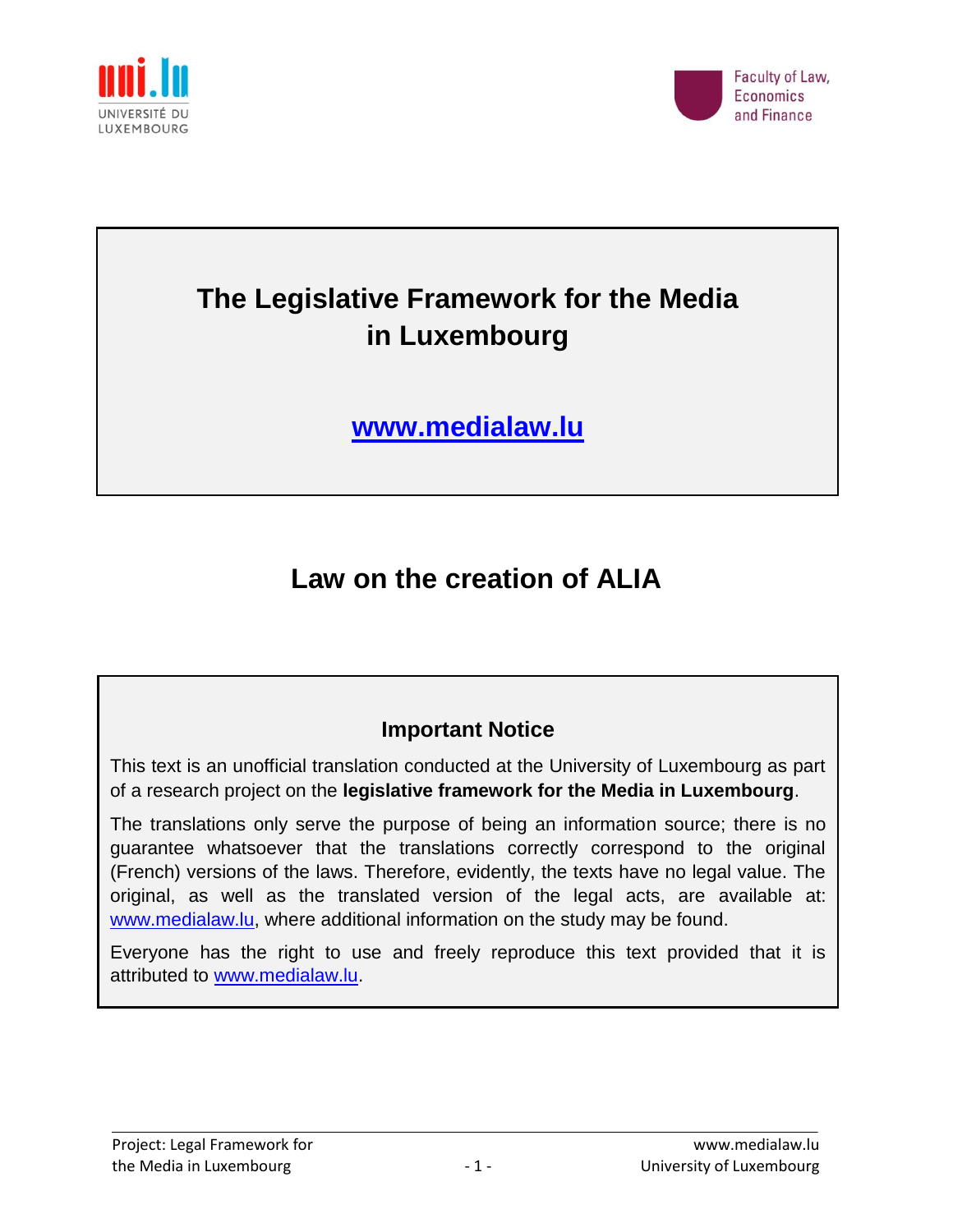#### **Law of 27 August 2013 creating the public '***Autorité luxembourgeoise indépendante de l'audiovisuel***' and amending:**

**1. the Law of 27 July 1991 on the Electronic Media as amended;**

**2. the Law of 22 June 1963 establishing the System of Remuneration for Civil Servants as amended; and**

**3. the Law of 20 April 2009 on Access to Public Cinematographic Performances.**

**Official Journal**: Mém. A N° 163 of 9 September 2013, p. 3114-3120

We, Henri, Grand Duke of Luxembourg, Duke of Nassau,

Having heard our Council of State,

With the consent of the Chamber of Deputies;

Having regard to the decision of the Chamber of Deputies of 10 July 2013; and to the decision of the Council of State of 12 July 2013 dispensing with a second vote;

Have ordered and do order that:

**Art. 1.** In all provisions of the Law of 27 July 1991 on the Electronic Media as amended, the terms *'Committee national des programmes*' (National Programme Committee) and '*Commission indépendante de la radiodiffusion*' (Independent Broadcasting Commission) shall be replaced by 'the Authority'.

**Art. 2.** Article 2 of the same law shall be supplemented by a new point 1) as follows:

'1) 'Authority', the *Autorité luxembourgeoise indépendante de l'audiovisuel* (Independent Luxembourg Audiovisual Authority);

The current wording of article 2 shall be maintained without change but the definitions at 1 to 28 shall now be renumbered 2 to 29.'

**Art. 3.** In article 3(4) of the same law, the words 'article 35' shall be replaced by 'article 35*sexies'*.'

**Art. 4.** In article 5 of the same law a new sentence shall be added as follows:

'Should a concession or permit not be operated for one year, the licence may be withdrawn.'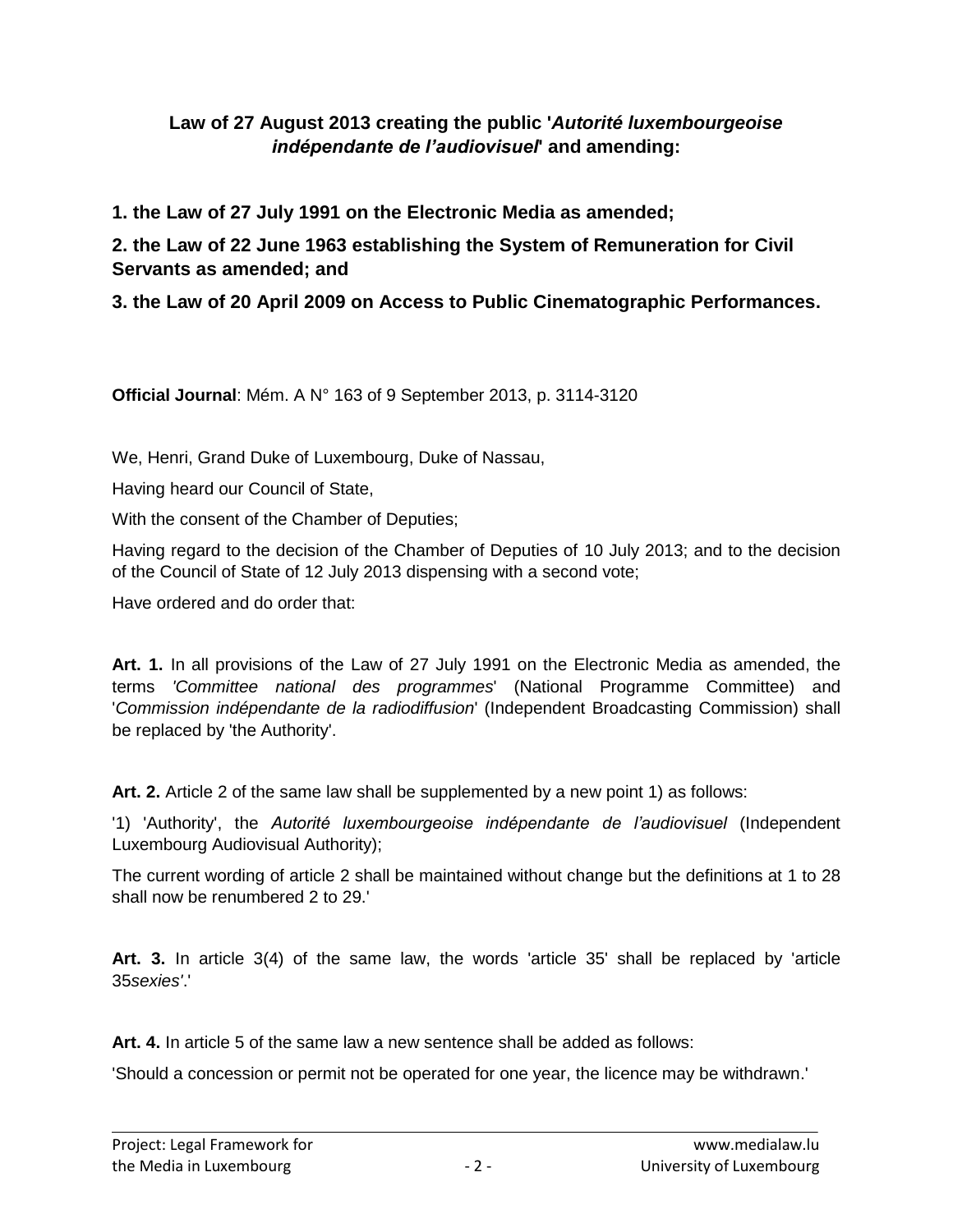**Art. 5.** In article 9, sub-sections (2) and (3) of the same law, the two references to 'figure 23)' shall be replaced by 'point 24)'.

**Art. 6.** In article 14(5) of the same law the following amendments shall be made:

1. The word 'authorised' in the first sentence shall be shown in its feminine form. In the second sentence the masculine form of 'it' shall be replaced by the feminine form of the same word and the adjective 'responsible' shall be used in its feminine form.

2. The final sentence shall be deleted.

**Art. 7.** In article 21(5) of the same law, the words 'article 35' shall be replaced by 'article 35*sexies*'.

**Art. 8.** In article 23(4) of the same law, the words 'article 35' shall be replaced by 'article 35*sexies*'.

**Art. 9.** In the final sentence of article 23*bis* of the same law, the words 'to the Media Minister and to' shall be deleted and replaced by 'to' and the word 'them' occurring after 'supply' and 'permit' shall in each case be replaced by 'it'.

**Art. 10.** In the last sentence of article 23*ter* of the same law, the words 'to the Media Minister and to' shall be deleted and replaced by 'to' and the word 'them' occurring after 'supply' and 'permit' shall in each case be replaced by 'it'.

**Art. 11.** The following amendments shall be made to article 23*quater* of the same law:

1. In the last sentence of (2), the words 'to the Media Minister and to' shall be deleted and replaced by 'to' and the word 'them' occurring after 'supply' and 'permit' shall in each case be replaced by 'it'.

2. The following sentence shall be added under (3) of the same article: 'The notification required under this sub-section may also be made by the person performing the duty referred to in (2) hereabove'.

3. In the first sentence of (4) of the same article, the words 'in chapter V' shall be followed by 'and article 34*bis* of this law'.

**Art. 12.** Article 25 of the same law shall be amended as follows:

1- In (1) the two occurrences of the words 'article 35' shall be replaced by 'article 35*sexies*'.

2. At (4), the word 'heard' shall be used in the feminine form.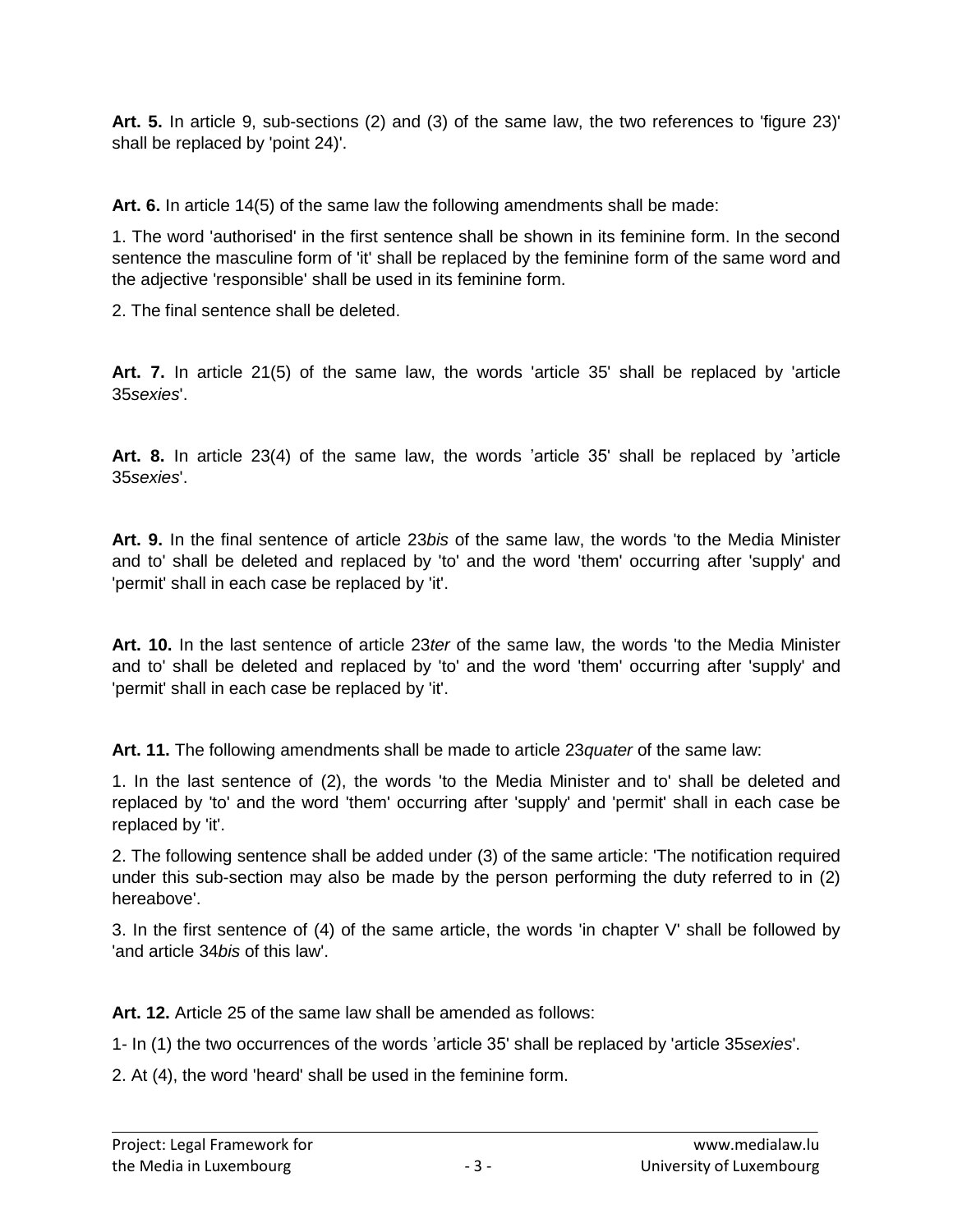**Art. 13.** Article 28*ter* of the same law shall be amended as follows:

1. At (2), after the words 'if the provider of the television service' shall be added 'requiring access'.

2. At (4) the words 'the same broadcast is offered' shall be replaced by 'the same programme is offered'.

**Art. 14.** At article 29(2)(d) of the same law, the words 'the *Commission indépendante de la radiodiffusion* created under article 30, the *Committee national des programmes* created under article 31' shall be deleted.

**Art. 15.** Article 30 of the same law is deleted.

**Art. 16.** Article 31 of the same law is deleted.

**Art. 17.** Article 34*bis*(1) of the same law shall be supplemented as follows:

The words 'every television and radio station' shall be followed by 'falling within the authority of the Grand Duchy of Luxembourg'.

**Art. 18.** Article 34*bis* of the same law shall be followed by a new chapter VII that shall include articles 35 to 35*sexies* and shall be entitled 'Monitoring application of the law'.

**Art. 19.** Article 35 of the same law shall be amended as follows:

#### **Chapter VII 'Monitoring application of the law'**

#### 'Art. 35. **The** *Autorité luxembourgeoise indépendante de l'audiovisuel*

(1) The Authority is an independent administrative public body with a legal personality. The registered office of the Authority is in Luxembourg. It may be transferred at any time to any other location in Luxembourg by Grand Ducal order.

The Authority is financially and administratively independent and reports to the Media Minister.

It operates totally independently in pursuance of the objectives set out in article 1 of this law and of its duties under this law.

(2) The duties of the Authority are to:

a) grant and withdraw the permits specified in articles 15 to 18 hereabove;

b) develop proposals for that will ensure increased choice and a better balance of programmes for the resident public, particularly with respect to the implementation of articles 12(2)(e) and 14(5) of this law;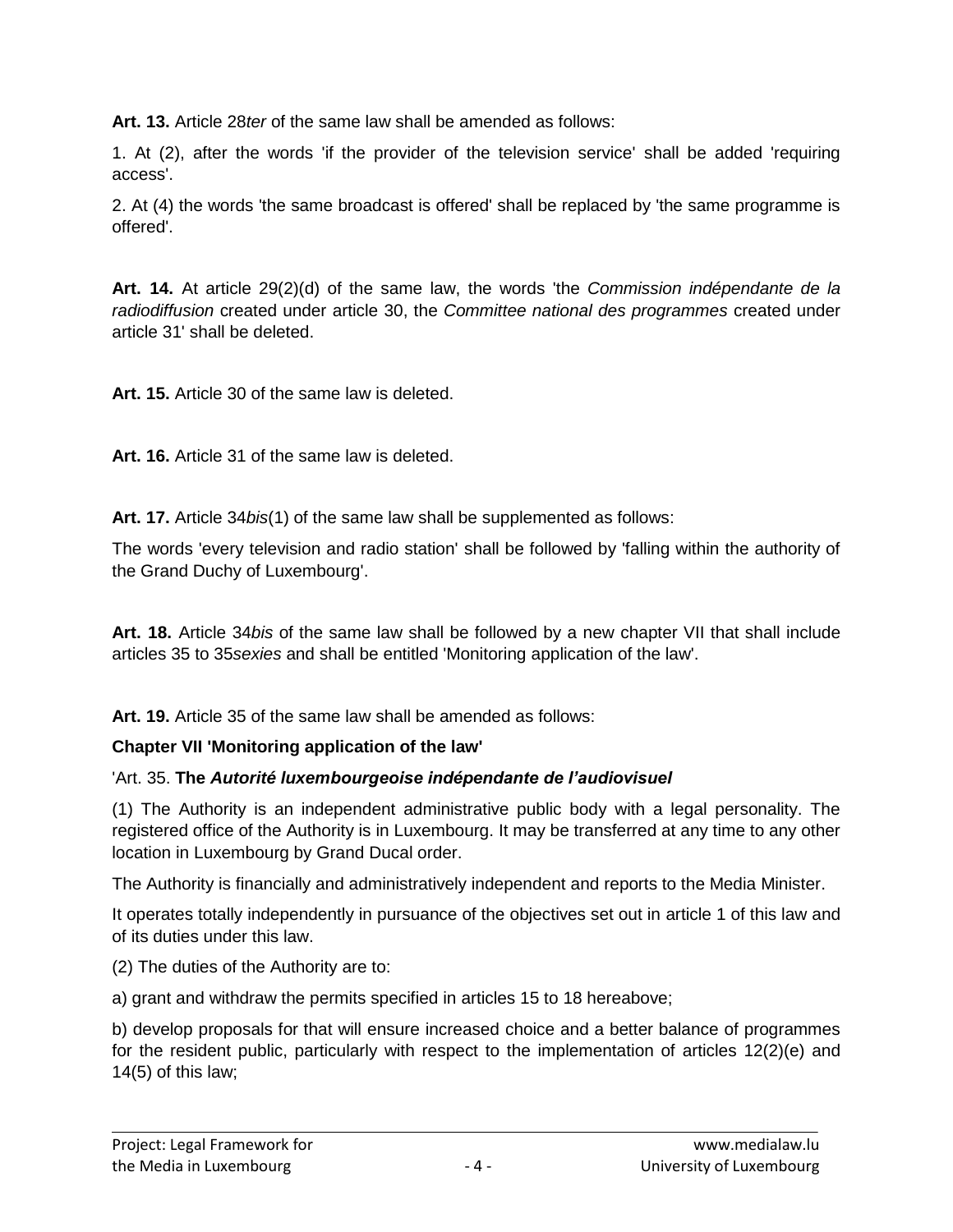c) encourage the providers of audiovisual media services that fall within its scope to ensure that the services they offer become increasingly accessible to persons who are sight or hearing impaired;

d) encourage the providers of audiovisual media services to develop ethical codes on inappropriate commercial audiovisual communications that are broadcast to accompany, or broadcast during, children's programmes, where such communications concern foods or drinks that contain nutrients or substances with a nutritional or physiological effect, such as fats, trans fatty acids, salt/sodium or sugars, and whose inclusion in the diet in excessive quantities is not recommended;

e) encourage the providers of on-demand audiovisual media services that fall within its scope to ensure that, where possible and using appropriate means, the on-demand services they offer promote the production of, and access to, European works;

f) exercise its powers under article 6 of the Law of 20 April 2009 on Access to Public Cinematographic Performances;

g) supervise, control and ensure compliance with the law, regulations and specifications by audiovisual and sound media services that fall within the scope of the Luxembourg authorities under this law, either because they have received a concession or permit under this law, or because they have reported their services pursuant to article 23*bis*, 23*ter* or 23*quater* (2) of this law.

(3) The Authority shall be consulted by the Media Minister before any request for a concession or permit is granted under articles 9, 10*bis*, 12, 13, 19, 21 or 23, and before withdrawal of any such permit or concession.'

**Art. 20.** A new article 35*bis* shall be inserted after article 35 of the same law as follows:

#### 'Art. 35*bis*. *Authority executive*

The Authority executive comprises the Board of Directors, the Director and the Consultative Committee.

#### A. The Board of Directors

#### (1) 1. Duties of the Board of Directors

a) It decides on the admissibility of complaints and the start of investigations, identifies violations of this law and its implementing regulations and failures to perform the duties connected with concessions, permits and their associated obligations, and where appropriate imposes one of the penalties set out in article 35*sexies* of this law after having obtained the opinion of the Director.

b) Where the Board of Directors concludes that the facts stated in the investigation file do not constitute failure to comply with this law and that no provision of this law has been violated, it shall dismiss the case.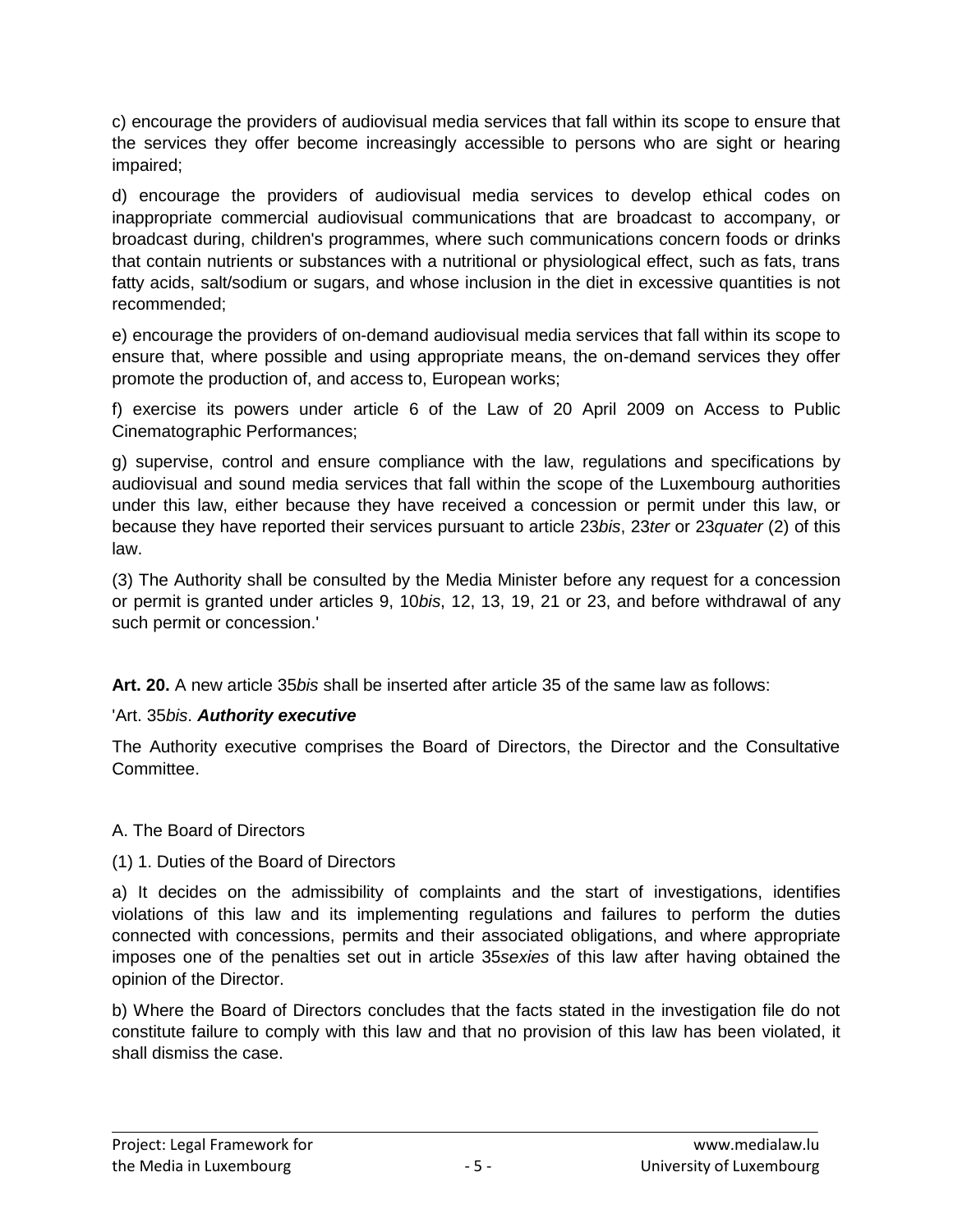c) The Board of Directors may, if it wishes, request the Director to carry out an additional investigation.

d) Similarly, the Committee may, if it wishes, itself question the persons investigated.

2. It gives a preliminary opinion on all requests for concessions and permits put to it by the Media Minister and before any Government decision to withdraw a concession or permit.

3. It grants and withdraws the permits referred to in articles 15 to 18 of this law.

4. It approves the internal regulations and rules of procedure for investigations that have been prepared by the Director.

5. It closes the Authority's budget and annual accounts.

6. It approves the management report prepared by the Director and submits it to the Government pursuant to article 35*quinqies*(6).

7. It decides its own internal regulations.

8. It appoints the registered auditor of the Authority.

9. It approves the actions of the Director and all administration actions that may be charged to the budget.

10. It approves the statement of employees and in the event of vacancies makes recommendations to the relevant authorities, having first obtained the opinion of the Director.

11. It issues opinions on candidates for the position of Director.

12. It performs the duties entrusted to the Authority under article 6 of the Law of 20 April 2009 on Access to Public Cinematographic Performances.

Decisions concerning the budget referred to under 5 hereabove and those under 8 hereabove are submitted for approval to the relevant minister. Decisions concerning the annual accounts referred to under 5 hereabove and those under 10 hereabove are submitted for approval to the Governing Committee.

(2) Composition of the Board of Directors

The Board of Directors has 5 members, one of whom is its Chairman and all of whom are appointed by the Grand Duke at the recommendation of the Government in Council.

The Chairman represents the Authority before the courts and out of court.

Members of the Board of Directors may not be members of the Government, the Chamber of Deputies, the Council of State or the European Parliament. They may not hold any municipal position, or position or mandate in any entity supervised by the Authority, nor may they hold any direct or indirect interest in any company or other body that comes within the scope of the Committee.

Their 5-year terms of office are renewable.

The replacement of Board members who have resigned or died or who are permanently incapable of performing their duties shall be made as quickly as possible in the manner set out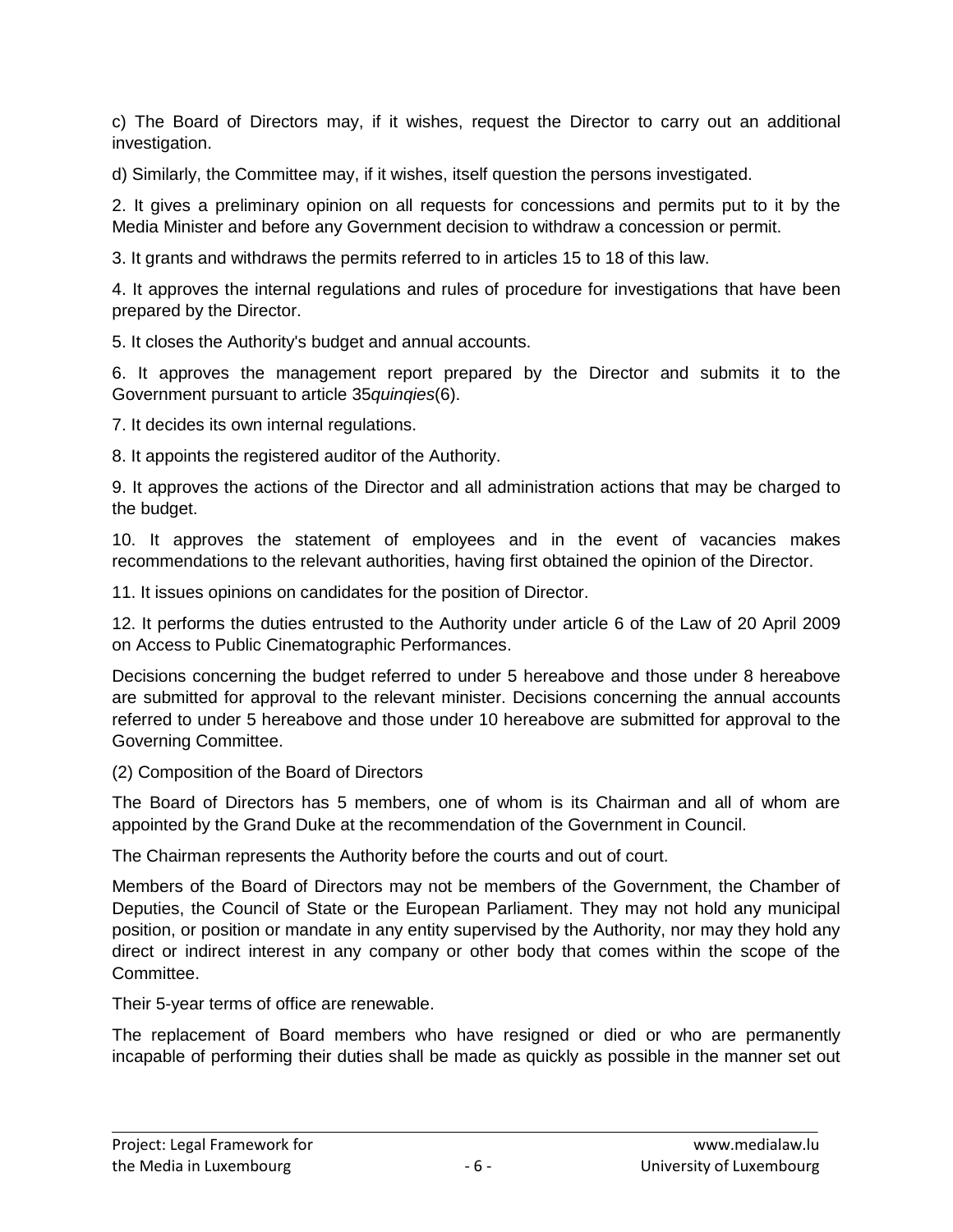hereabove. The term of office of a replacement member is the remainder of the term of office of the member being replaced.

The Board of Directors selects a secretary from among the officers of the Authority.

Members of the Board of Directors and its secretary receive monthly remuneration from the Authority. The amount of their remuneration is set by Grand Ducal order based on the scope and extent of their respective duties.

#### (3) Operation of the Board of Directors

The Board of Directors meets whenever its duties require. It is convened by the Chairman or if he/she is unable to do so by the member who is oldest in age.

It must be convened if a meeting is requested by at least three members or by the Director.

The Board of Directors is quorate when the majority of its members are present. Each member of the Board of Directors may act as proxy for no more than one other member. Proxies must be given exclusively to other members of the Board of Directors.

Decisions of the Board of Directors are taken by simple majority vote of members present.

All deliberations of the Board of Directors are secret. Decisions by the Board of Directors as to the dismissal of complaints and investigations, decisions ordering additional investigation and decisions applying a penalty are published.

#### B. The Director

#### (1) Appointment of the Director

The Director is appointed by the Grand Duke for a renewable 5-year term of office at the recommendation of the Government in Council and after having obtained the opinion of the Board of Directors.

The Government in Council may, having requested the opinion of the Board of Directors, recommend that the Grand Duke revoke the mandate of the Director if the latter is permanently incapable of performing his/her duties or no longer meets position requirements.

The Director shall hold a university Masters degree or recognised equivalent.

The Director is a civil servant.

The Director may not be a member of the Government, the Chamber of Deputies, the Council of State or the European Parliament.

He/she may not hold any municipal position, undertake any activity that is incompatible with his/her position, or hold any direct or indirect interest in any company or other body that comes within the scope of the Authority.

#### (2) Duties of the Director

The Director supervises compliance with this law, its implementing regulations, the rules governing concessions and permits and their associated specifications.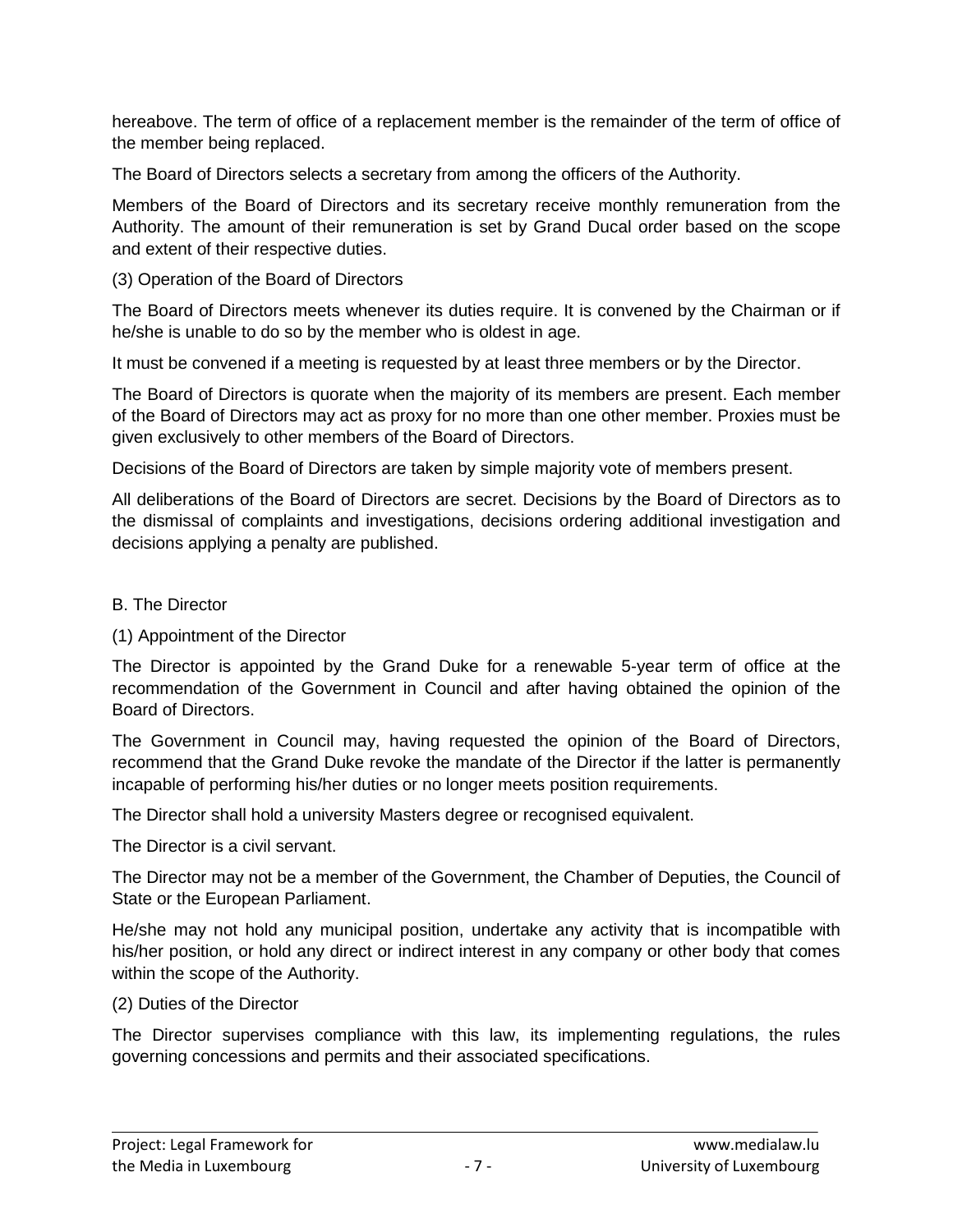1. Complaints addressed to the Authority shall be sent to the Director for action after the Board of Directors has checked their admissibility.

2. The Director manages investigations. Once an investigation is concluded, he/she shall submit the file to the Board of Directors, recommending either dismissal without action or application of one of the penalties specified in article 35*sexies* hereunder.

He/she shall attend Board meetings in an advisory capacity unless otherwise decided by the Board of Directors.

3. He/she undertakes all administrative management and implements the decisions of the Board of Directors.

4. Authority personnel report to the Director.

5. The Director establishes the internal regulations and the procedural rules for investigations, which do not come into force until approved by the Board of Directors.

6. He/she prepares or has prepared the annual accounts, budget and management report and submits them to the Board of Directors for approval.'

**Art. 21.** A new article 35*ter* shall be inserted after article 35*bis* of the law as follows:

#### 'Art. 35*ter*. *The Consultative Committee*

(1) The Consultative Committee is the consultative body of the Authority and has up to twentyfive members, each appointed for five years by the organisations that best represent the social and cultural life of the country. The list of organisations represented and the number of members each appoints is fixed by Grand Ducal order.

(2) The Consultative Committee is quorate when a majority of its members is present. Resolutions are adopted by majority vote of the members present. In the event of a tie, the Chairman has the casting vote.

The deliberations of the Consultative Committee are secret.

The Director attends the deliberations of the Committee in an advisory capacity.

(3) It establishes its own internal regulations governing its internal operation.

(4) It has the following duties:

1. it must be consulted in the event of investigations concerning articles 26*bis*, 27*ter*, 28*quater*  and 28*quinquies* of this law;

2. it must be consulted if the Authority is seised within the meaning of article 6(2) of the Law of 20 April 2009 on Access to Cinematographic Performances;

3. it may be consulted by decision of the Board of Directors in connection with the other duties of the Authority.

The members of the Consultative Committee receive attendance fees from the Authority, the amount of which is set by Grand Ducal order.'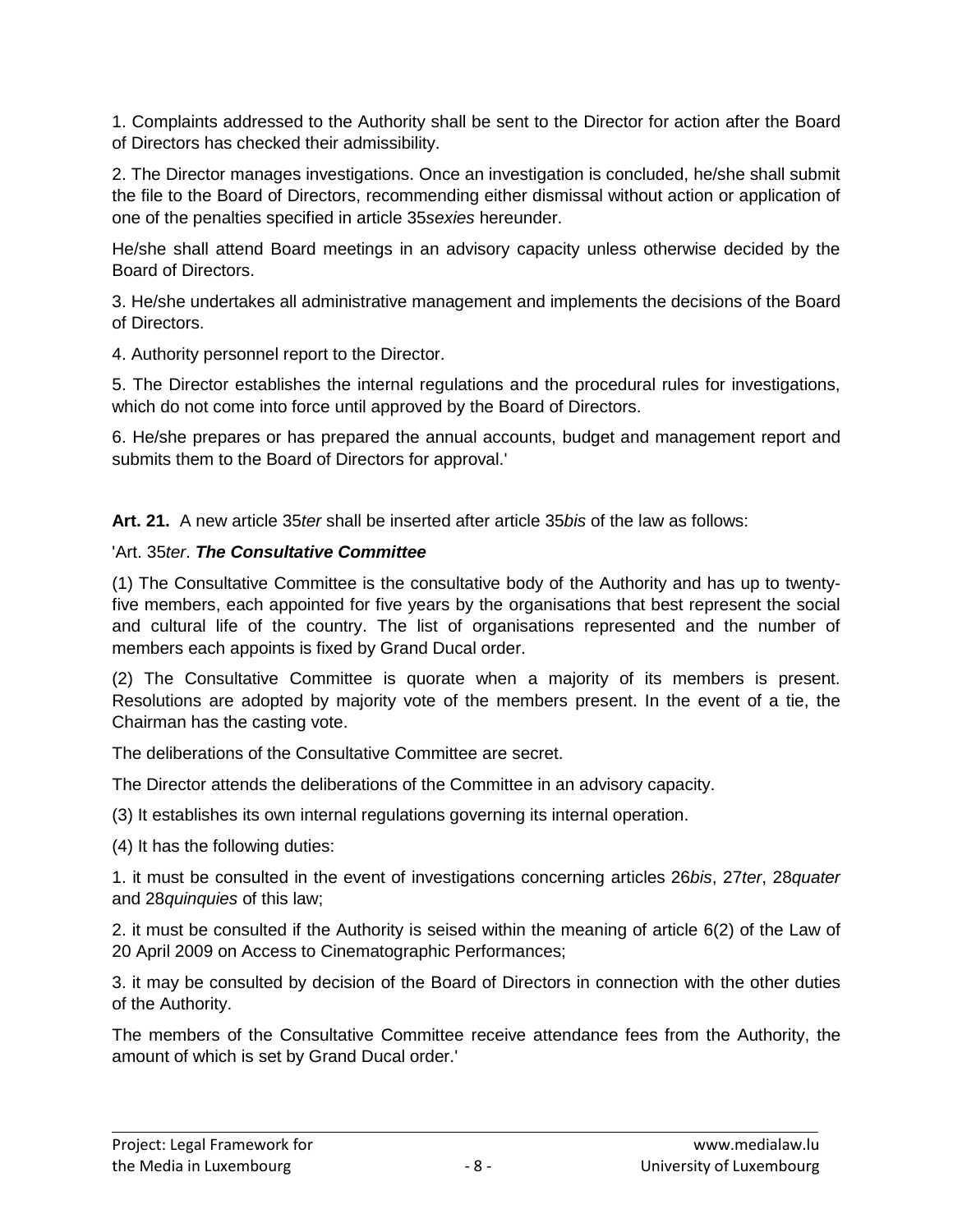**Art. 22.** A new article 35*quater* shall be inserted after article 35*ter* of the law as follows:

#### 'Art. 35*quater*. *Personnel structure*

(1) Apart from the Director, the personnel structure, organised by rank, includes the following functions and jobs:

- 1. senior administration career, seniority pay scale 12:
- a) first-class management advisors,
- b) management advisors,
- c) deputy management advisors,
- d) Government attachés, first class,
- e) Government attachés,
- 2. middle administration career, seniority pay scale 7:
- a) senior inspectors, first class,
- b) senior inspectors,
- c) inspectors,
- d) office managers,
- e) deputy office managers,
- f) chief editors,
- g) editors,
- 3. lower administration career, seniority pay scale 4:
- a) senior clerks, first class,
- b) senior clerks,
- c) clerks,
- d) deputy clerks,
- e) forwarding clerks.

(2) The structure at (1) hereabove may be supplemented by trainees, State employees and State workers subject to budget.

(3) The Director may, if approved by the Board of Directors and in particular and *ad hoc* circumstances, call on external experts whose services are specified and remunerated under private law contracts.'

**Art. 23.** A new article 35*quinquies* shall be inserted after article 35*quater* of the law as follows:

#### 'Art. 35*quinquies*. *Financial*

(1) The Authority receives an annual contribution from the State budget. The State provides the property the Authority requires to be able to operate and perform its duties.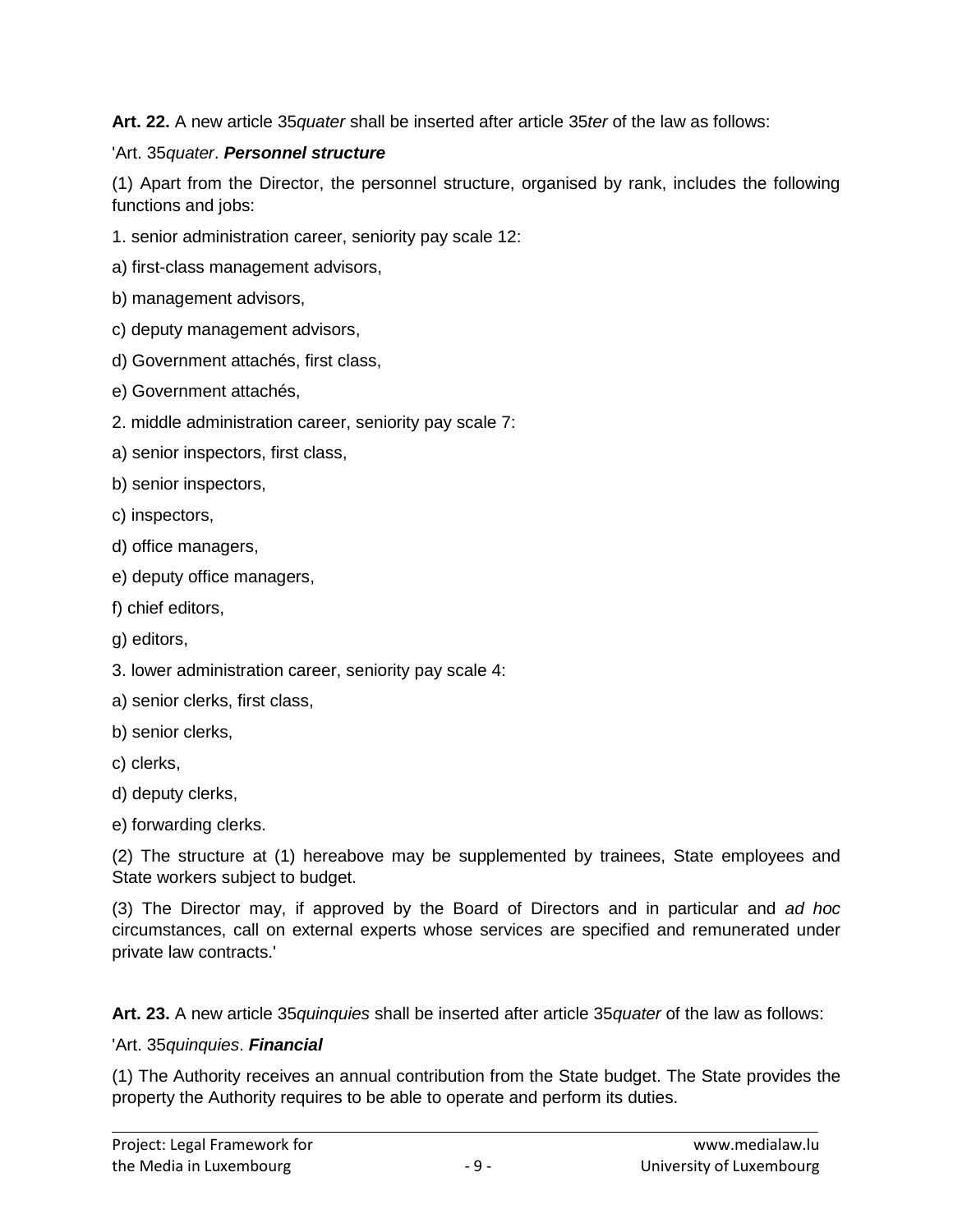(2) The Authority may obtain the proportion of its payroll and operating costs that is not covered by the annual contribution from the State budget by taxing all providers of audiovisual media services and persons subject to its supervision.

The amount of the tax and the method of implementing this sub-section are set by Grand Ducal order.

(3) The Authority's accounts shall be kept in accordance with commercial accounting principles and methods.

The Authority's financial year is the calendar year.

At closing of each financial year, the Director prepares a draft balance sheet and a draft income statement and submits both to the Board of Directors for approval.

(4) An authorised auditor appointed by the Board of Directors audits the Authority's accounts and control the propriety of all transactions and accounting entries.

The authorised auditor shall meet the requirements of the Law of 18 December 2009 on the Audit Profession.

Auditors are appointed for a renewable three-year period. Their remuneration is for the account of the Authority. They submit their report to the Board of Directors by 1 April. The Board of Directors may require them to undertake specific controls.

5) Before 30 April each year the Director prepares a draft budget for the following year and submits it to the Board of Directors for approval.

(6) By 1 May the Board of Directors submits the annual accounts to the Government along with a management report and the audit report. The Government in Council decides whether to give discharge to the Authority executive. Both this decision and the annual accounts are published in the *Mémorial*.

(7) The Authority's financial management is subject to control by the Court of Accounts.'

**Art. 24.** A new article *35sexies* shall be inserted after article 35*quinquies* of the Law as follows:

#### 'Art. 35*sexies*. *Penalties*

(1) Physical and moral persons, whether or not resident in the Grand Duchy of Luxembourg, may submit written complaints to the Authority concerning non-compliance with this law, implementation of this law or specifications by any audiovisual or sound service subject to Luxembourg law.

(2) Complaints shall be registered and a receipt sent to the complainant. The Authority shall immediately inform the provider of the media services concerned. Said supplier shall keep a copy of the recording of the programme, so long as the recording is still available given the time limit set in article 34*bis*(3) hereunder.

The Authority may require receipt of the recording and may also ensure the complainant is able to see or hear the recording.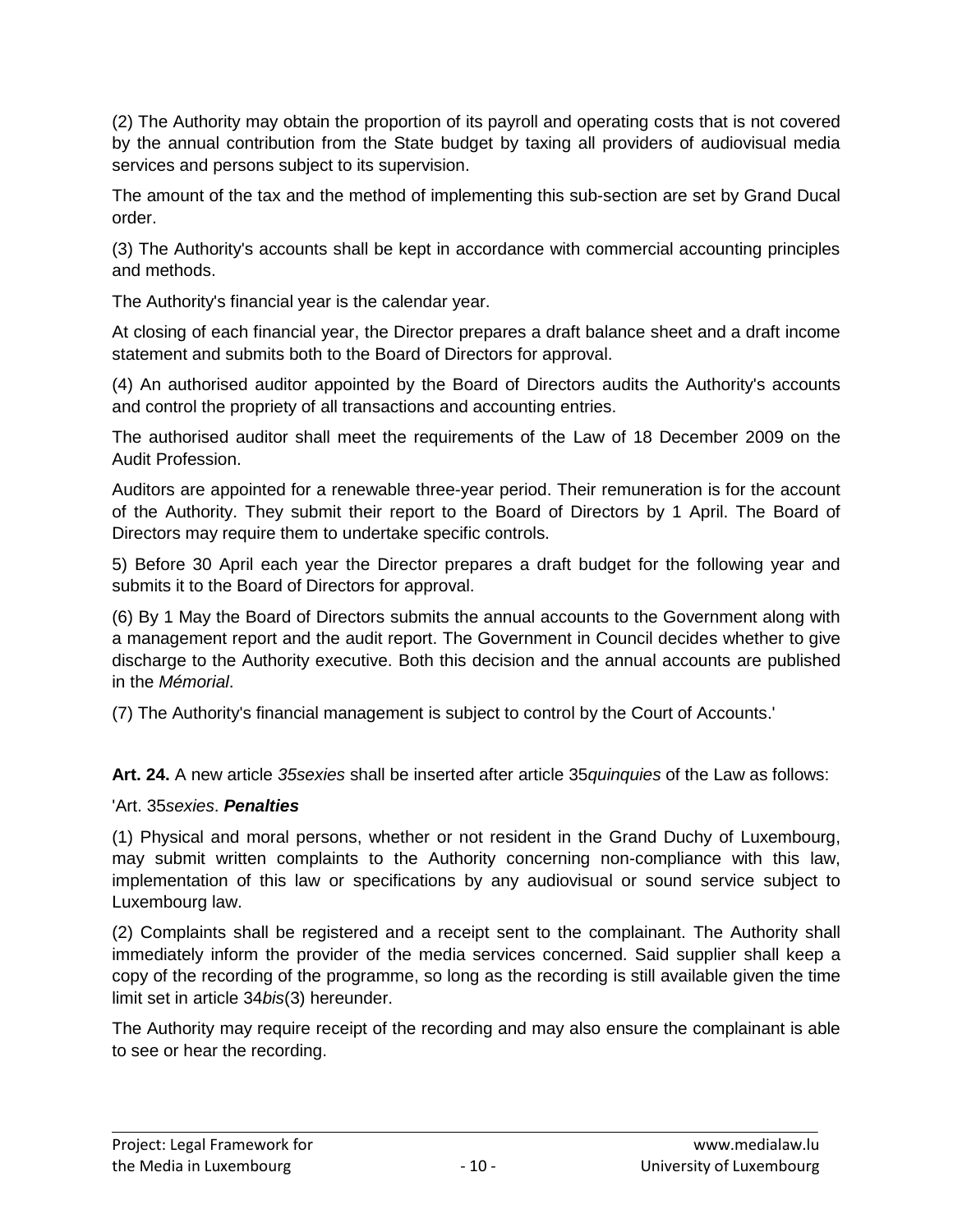(3) Should the Authority become aware through its own actions or through a complaint that an audiovisual or sound media provider broadcasting an audiovisual or sound media service covered by articles 3, 5, 13(3), 15(6), 17(4), 17(5), 18(3), 20, 21(1), 21(2), 22(1), 22(4), 23(1), 23(2), 23*bis*, 23*ter*, 23*quater* (2), 23*quater* (3), 23*quater* (4), 25(1), 25(5), 26*bi*s, 27, 27*bis*, 28, 28*bis*, 28*ter*, 28*quater*, 28*quinquies*, 28*sexies*, 34 or 35*quinquies*(2) of this law has violated any Grand Ducal regulation implementing this law or any concession/permit or associated specification, it shall send the provider concerned a registered letter requesting explanations. Said procedure shall not apply to events that are over one year old. If the Authority concludes at the end of the procedure that the service manifestly, seriously and gravely violated the relevant provisions of the law, it shall order, based on the seriousness of the facts, one of the following penalties:

- a) reprimand,
- b) reprimand with duty to read an announcement on air,
- c) a fine of 250-25 000 euro.

Reprimands and fines may not be applied to violations that are subject to a criminal penalty.

(4) In all cases covered by this article, decisions shall follow procedures involving all parties, the media service provider either having presented a defence or having been duly summonsed to do so by registered letter. The media service provider may have legal assistance or be legally represented.

(5) Should a media service provider fail to comply with an order made in accordance with subsection (3) hereabove following the imposition of a fine under (3) hereabove or if it should repeat the same violation within six months of the fine order, the amount of the fine as per (3)(c) hereabove may be doubled or the Authority may:

- if an audiovisual media service within the meaning of articles 9, 10*bis*, 12, 13, 14, 19, 21 or 23 of this law is involved, inform the minister with responsibility for the Authority and recommend the temporary suspension or permanent withdrawal of the permit or concession;
- if an audiovisual media service within the meaning of articles 23*bis*, 23*ter* or 23*quater* is involved, inform the minister with responsibility for the Authority and recommend temporary suspension or a permanent ban.

In the case of services within the meaning of article 23*quater*, service bans shall include a ban on the use of the Luxembourg satellite uplink and capacity;

- if a sound media service within the meaning of articles 15 to 18 of this law is involved, order the temporary suspension or permanent withdrawal of its permit.

With regard to the first two bullet points in this article, the Government, acting on the recommendation of the minister responsible for the Authority, shall order the penalty, which may not be heavier than the penalty recommended by the Authority in its report.

(6) Decisions to withdraw licences shall be published in the *Mémorial.*

(7) Appeals from Authority decisions made by virtue of the present article may be brought before the administrative courts.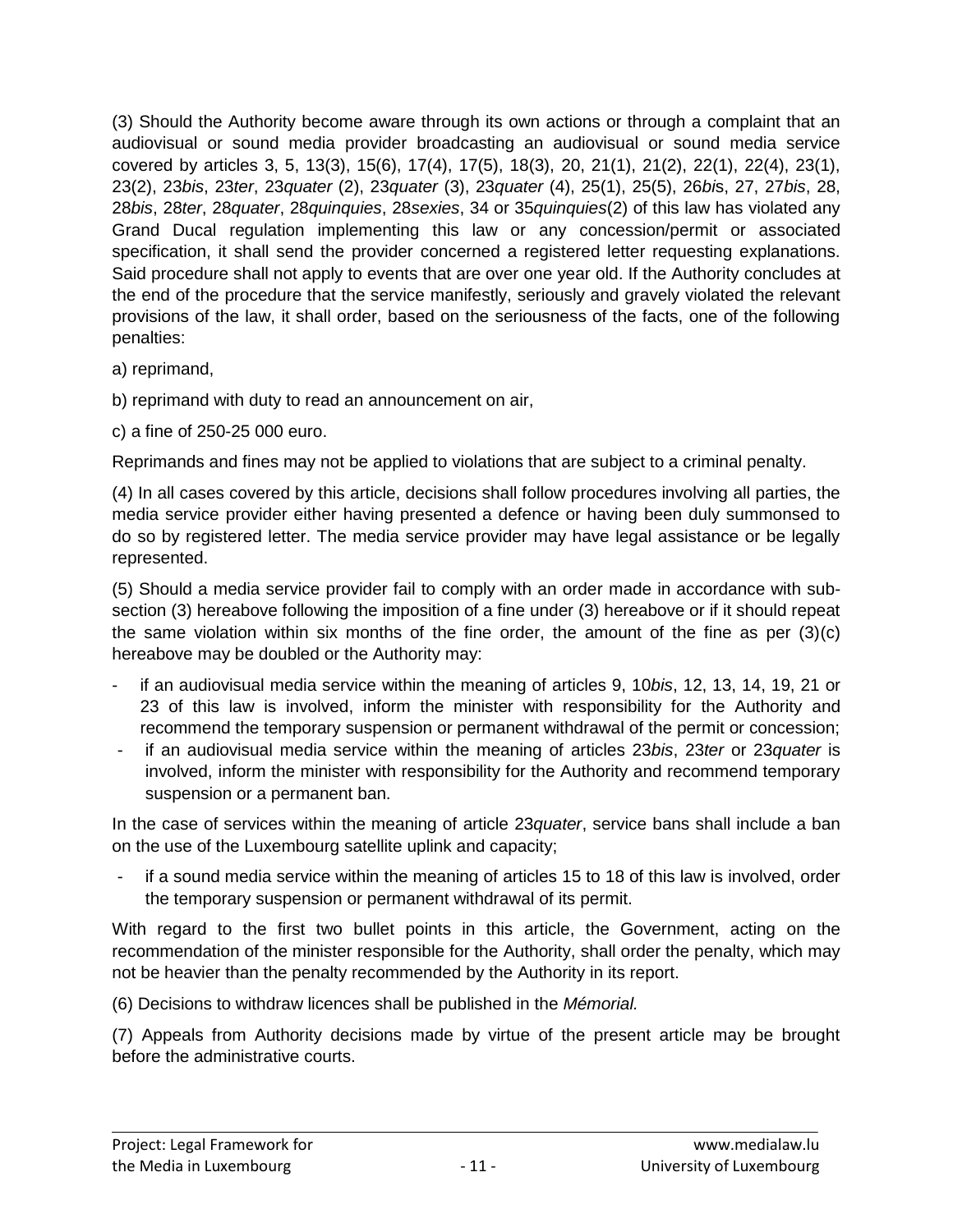(8) Responsibility for the recovery of fines ordered under (3) and (5) hereabove lies with the *Administration de l'enregistrement et des domains* (Indirect Tax Office and Registry), which shall act as in the case of register entries.'

**Art. 25.** Article 38 of the same law is repealed.

**Art. 26.** The **Law of 20 April 2009 on Access to Public Cinematographic Performances** shall be amended as follows:

1. In article 4(2), 'this shall apply as of 12 years of age' shall be replaced by 'this shall apply as of 6 years of age'.

2. Article 6 shall be replaced as follows:

'Art. 6. The *Autorité luxembourgeoise indépendante de l'Audiovisuel*, hereafter 'the Authority' shall control film ratings and compliance with, and the mandatory publication of, such ratings pursuant to article 3 hereabove.

In addition to taking action *proprio motu,* the Authority may also be seised by the Family, Justice, Culture or National Education Ministers and by the Luxembourg Committee for the Rights of the Child (the *Ombuds-Comité fir d'Rechter vum Kand*). Where different organisations apply different ratings, the Authority shall be seised of the matter as of right.

The Authority may change film ratings by issuing a decision with grounds. Authority ratings shall replace all previous ratings and shall apply to organisers and the public as of the date of the decision.'

**Art. 27.** The Law **of 22 June 1963 establishing the System of Civil Servant Remuneration** as amended shall be amended as follows:

1. In article 22(IV)(9), the following shall be added 'the Director of the *Autorité luxembourgeoise indépendante de l'Audiovisuel*'.

2. In Annex A – Classification of positions – under I (General Administration) *'Autorité luxembourgeoise indépendante de l'Audiovisuel* – Director' shall be added under grade 17.

3. In Annex D – Lower, middle and senior career paths – under I (General Administration) under 'Senior administration career path' and at seniority pay scale 12, 'Director of the *Autorité luxembourgeoise indépendante de l'Audiovisuel'* shall be added under grade 17*.'*

**Art. 28.** Subject to completion of at least ten years' service, State employees holding the educational qualifications required for admission to the senior career of Government attaché and who, before entry into effect of this law, had already been engaged by the *Committee national des programmes* (National Programme Committee) may be admitted to the career of